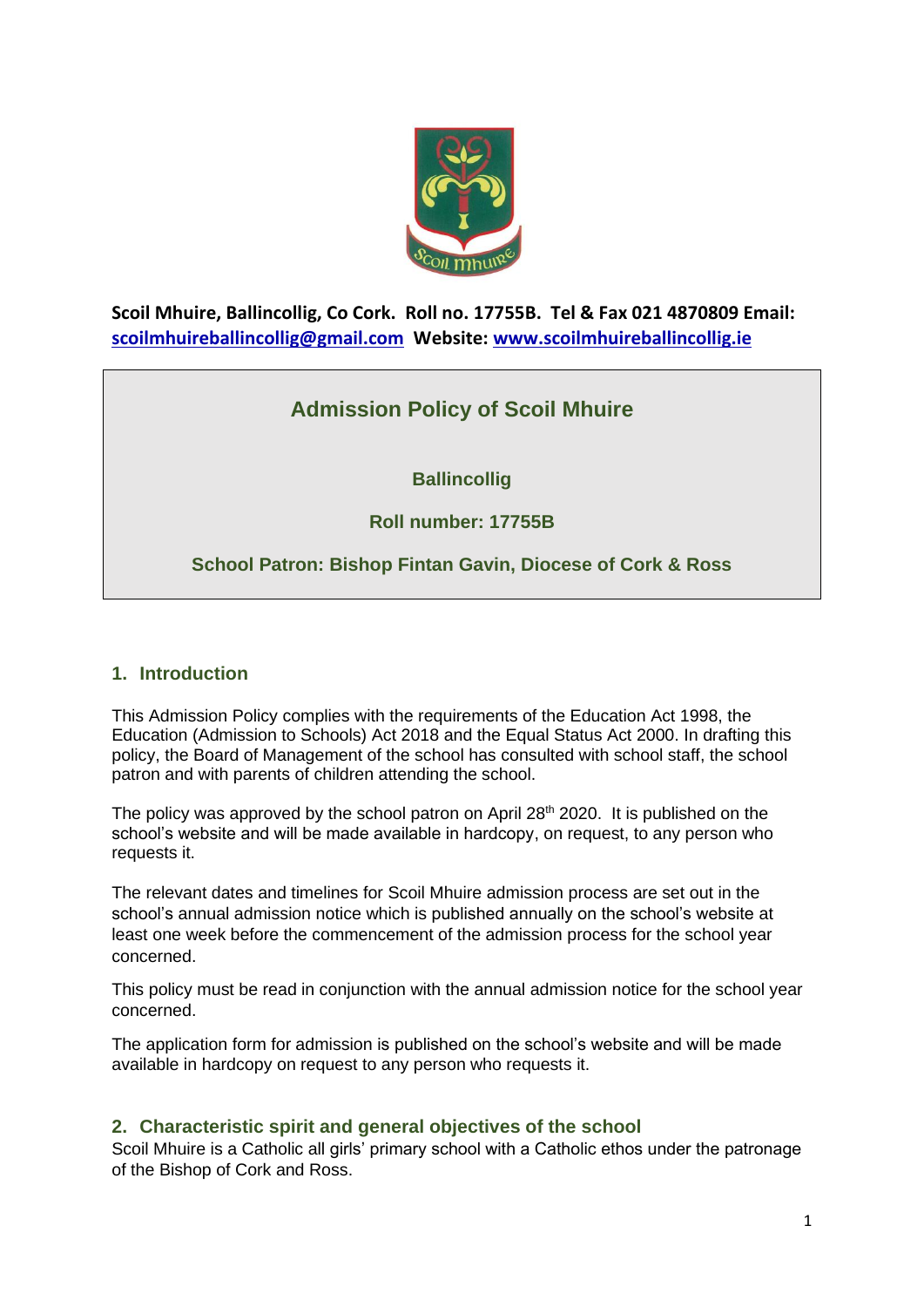"Catholic Ethos" in the context of a Catholic primary school means the ethos and characteristic spirit of the Roman Catholic Church, which aims at promoting:

- (a) the full and harmonious development of all aspects of the person of the pupil, including the intellectual, physical, cultural, moral and spiritual aspects; and
- (b) a living relationship with God and with other people; and
- (c) a philosophy of life inspired by belief in God and in the life, death and resurrection of Jesus; and
- (d) the formation of the pupils in the Catholic faith, and which school provides religious education for the pupils in accordance with the doctrines, practices and traditions of the Roman Catholic Church, and/or such ethos and/or characteristic spirit as may be determined or interpreted from time to time by the Irish Episcopal Conference.

In accordance with S.15 (2) (b) of the Education Act, 1998 the Board of Management of Scoil Mhuire shall uphold, and be accountable to the patron for so upholding, the characteristic spirit of the school as determined by the cultural, educational, moral, religious, social, linguistic and spiritual values and traditions which inform and are characteristic of the objectives and conduct of the school.

The Mission Statement of the school is as follows:

- 1. That the pupils will have been afforded the best opportunity possible to avail of an allround education, suitable to the ability of each child and in keeping with the Catholic Ethos of the school;
- 2. That Scoil Mhuire is committed to the safeguarding, wellbeing and protection of its pupils and staff;
- 3. That the pupils will have received social skills to equip them for life which are age appropriate and in keeping with the religious ethos of the School;
- 4. That the pupils will be exposed to extra-curricular and sporting aspects of life, as part of the mental and physical development and growing process;
- 5. Coupled with self-development, that the pupils will have a clear understanding of life and be capable of understanding and appreciating the plight of the less fortunate sector of the community;
- 6. Ultimately, that 'The Fountain of Knowledge', 'The Light of Learning', 'The Leaves of Growth' and 'The Heart of Care and Love' which are the underlying messages of the school crest will have touched all our pupils during their years in Scoil Mhuire.

## **3. Admission Statement**

Scoil Mhuire will not discriminate in its admission of a student to the school on any of the following:

- **(a)** the gender ground of the student or the applicant in respect of the student concerned. (Scoil Mhuire is an all-girls school and does not discriminate where it refuses to admit a boy applying for admission to this school)
- (b) the civil status ground of the student or the applicant in respect of the student concerned,
- (c) the family status ground of the student or the applicant in respect of the student concerned,
- (d) the sexual orientation ground of the student or the applicant in respect of the student concerned,
- (e) the religion ground of the student or the applicant in respect of the student concerned. (Scoil Mhuire is a school whose objective is to provide education in an environment which promotes certain religious values and does not discriminate where it refuses to admit as a student a person who is not Catholic and it is proved that the refusal is essential to maintain the ethos of the school),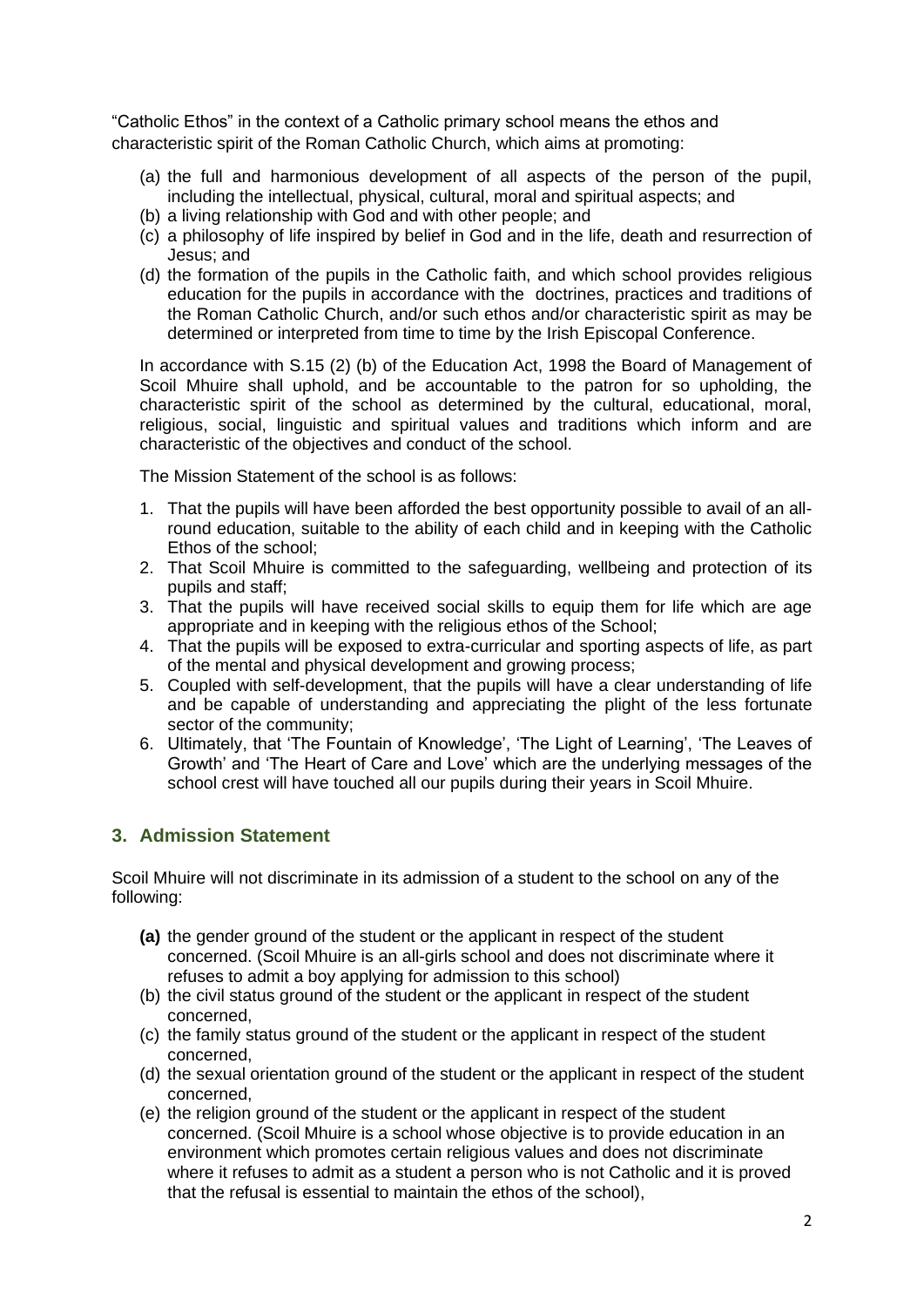- (f) the disability ground of the student or the applicant in respect of the student concerned,
- (g) the ground of race of the student or the applicant in respect of the student concerned,
- (h) the Traveller community ground of the student or the applicant in respect of the student concerned, or
- (i) the ground that the student or the applicant in respect of the student concerned has special educational needs

As per section 61 (3) of the Education Act 1998, 'civil status ground', 'disability ground', 'discriminate', 'family status ground', 'gender ground', 'ground of race', 'religion ground', 'sexual orientation ground' and 'Traveller community ground' shall be construed in accordance with section 3 of the Equal Status Act 2000.

## **4. Categories of Special Educational Needs catered for in the school/special class**

Scoil Mhuire, with the approval of the Minister for Education and Skills, has established a Special ASD Class, which provides an education exclusively for students with ASD (Autistic Spectrum Disorder).

The child must have a diagnosis of ASD made by a multidisciplinary team approved by the Department of Education & Skills. The child must have a psychological report from this multidisciplinary team stating that:

- She has a diagnosis of ASD made using the DSM-V or ICD 10 diagnostic criteria and
- She requires the support of a special class setting within a mainstream school.

## **5. Admission of Students**

This school shall admit each student seeking admission except where –

- a) the school is oversubscribed (please see  $section 6$  below for further details)
- b) a parent of a student, when required by the principal in accordance with section 23(4) of the Education (Welfare) Act 2000, fails to confirm in writing that the code of behaviour of the school is acceptable to him or her and that he or she shall make all reasonable efforts to ensure compliance with such code by the student

Scoil Mhuire provides education exclusively for girls and may refuse to admit as a student a person who is not of the gender provided for by this school.

Scoil Mhuire is a Catholic School and may refuse to admit as a student a person who is not of Catholic faith where it is proved that the refusal is essential to maintain the ethos of the school.

Students who are being enrolled as Junior Infants in Scoil Mhuire for the new school year must be at least 4 years of age on or before August 31<sup>st</sup> of that same year.

The Special Class attached to Scoil Mhuire provides an education exclusively for students with ASD and the school may refuse admission to this class, where the student concerned does not have the specified category of special educational needs provided for in this class.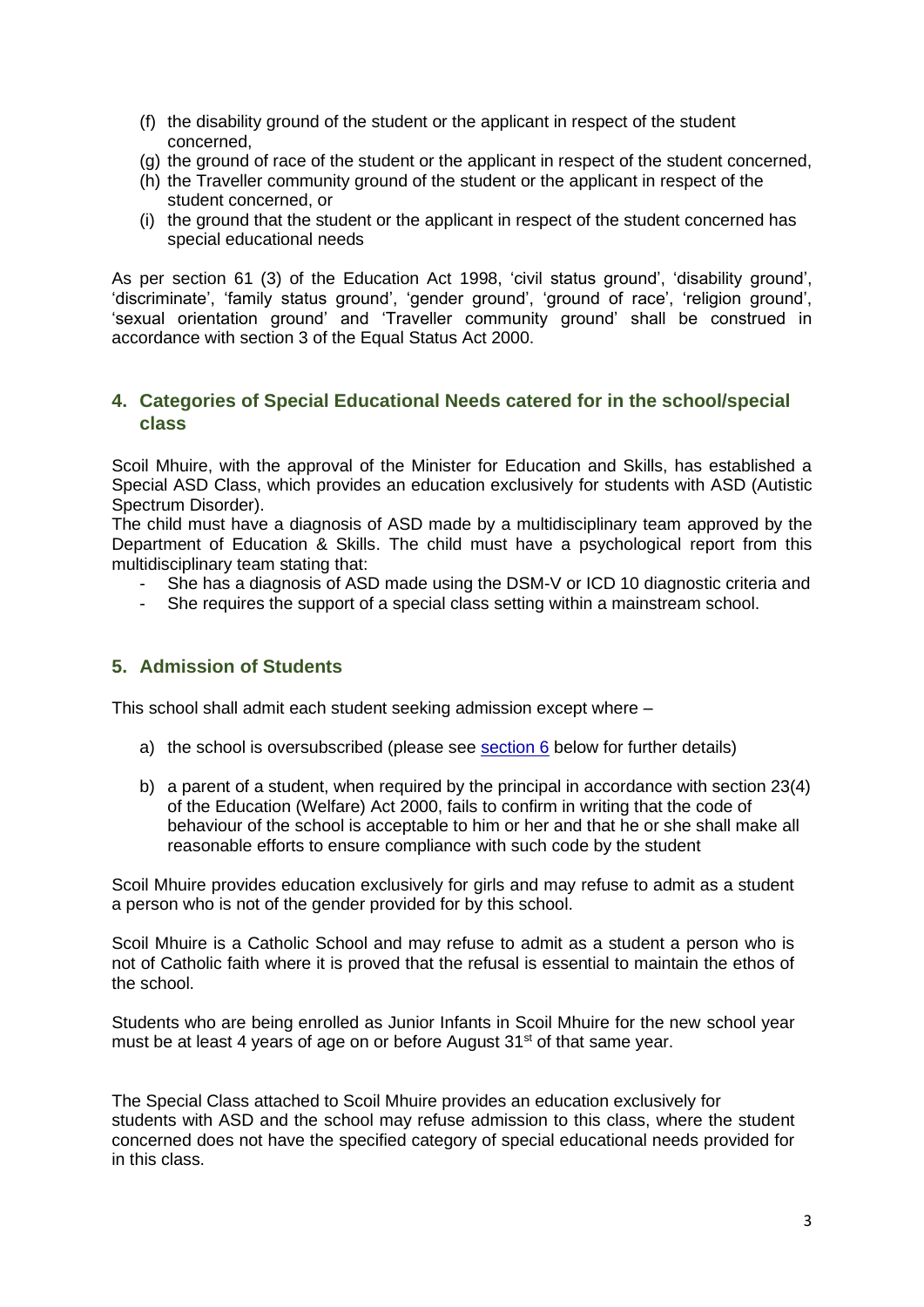## <span id="page-3-0"></span>**6. Oversubscription**

In the event that the school is oversubscribed, the school will, when deciding on applications for admission, apply the following selection criteria in the order listed below to those applications that are received within the timeline for receipt of applications as set out in the school's annual admission notice:

Criteria for Admission to Scoil Mhuire Mainstream Classes

- Sisters of present pupils;
- Children of current Scoil Mhuire staff members**;**
- Children living within the parish of Ballincollig;
- Sisters of current Scoil Eoin (Ballincollig) pupils;
- Sisters of past pupils of Scoil Mhuire;
- Children living outside the parish.

Criteria for Admission to Scoil Mhuire Special ASD Class (applicants must first fulfil the conditions in Section 4 above)

- Current pupils of Scoil Mhuire (priority to the oldest);
- Sisters of present pupils (priority to the youngest);
- Children of current Scoil Mhuire staff members**;**
- Children living within the parish of Ballincollig;
- Sisters of current Scoil Eoin (Ballincollig) pupils;
- Sisters of past pupils of Scoil Mhuire;
- Children living outside the parish.

In the event that there are two or more students tying for a place or places in any of the selection criteria categories above (the number of applicants exceeds the number of remaining places), the following arrangements will apply:

Draw by lottery will take place in the presence of a solicitor and two members of the Board of Management. Parents of the students concerned will be invited to the draw.

## **7. What will not be considered or taken into account**

In accordance with section 62(7) (e) of the Education Act, the school will not consider or take into account any of the following in deciding on applications for admission or when placing a student on a waiting list for admission to the school:

- (a)a student's prior attendance at a pre-school or pre-school service, including naíonraí,
- (b) the payment of fees or contributions (howsoever described) to the school;
- (c) a student's academic ability, skills or aptitude;
- (d) the occupation, financial status, academic ability, skills or aptitude of a student's parents;
- (e) a requirement that a student, or his or her parents, attend an interview, open day or other meeting as a condition of admission;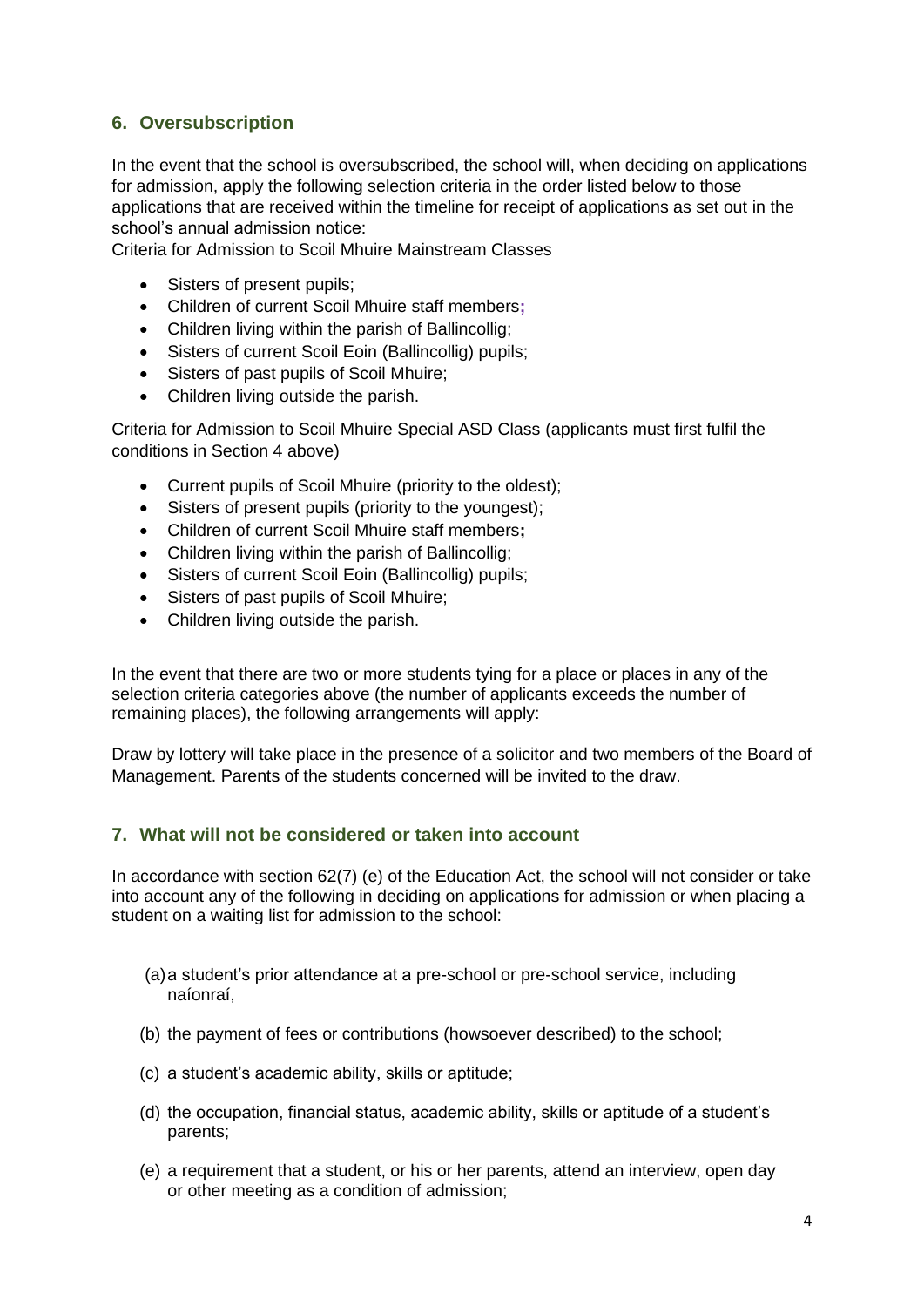- (f) a student's connection to the school by virtue of a member of her family attending or having previously attended the school **except in the case of sisters of current or past pupils**.
- (g) the date and time on which an application for admission was received by the school,

This is subject to the application being received at any time during the period specified for receiving applications set out in the annual admission notice of the school for the school year concerned.

This is also subject to the school making offers based on existing waiting lists (up until 31<sup>st</sup> January 2025 only).

### **8. Decisions on applications**

All decisions on applications for admission to Scoil Mhuire will be based on the following:

- Our school's admission policy
- The school's annual admission notice (where applicable)
- The information provided by the applicant in the school's official application form received during the period specified in our annual admission notice for receiving applications

(Please see [section 14](#page-6-0) below in relation to applications received outside of the admissions period and [section 15](#page-6-1) below in relation to applications for places in years other than the intake group.)

Selection criteria that are not included in our school admission policy will not be used to make a decision on an application for a place in our school.

## **9. Notifying applicants of decisions**

Applicants will be informed in writing as to the decision of the school, within the timeline outlined in the annual admissions notice.

If a student is not offered a place in our school, the reasons why they were not offered a place will be communicated in writing to the applicant, including, where applicable, details of the student's ranking against the selection criteria and details of the student's place on the waiting list for the school year concerned.

Applicants will be informed of the right to seek a review/right of appeal of the school's decision (see [section 18](#page-7-0) below for further details).

#### <span id="page-4-0"></span>**10. Acceptance of an offer of a place by an applicant**

In accepting an offer of admission from Scoil Mhuire, you must indicate—

(i) whether or not you have accepted an offer of admission for another school or schools. If you have accepted such an offer, you must also provide details of the offer or offers concerned and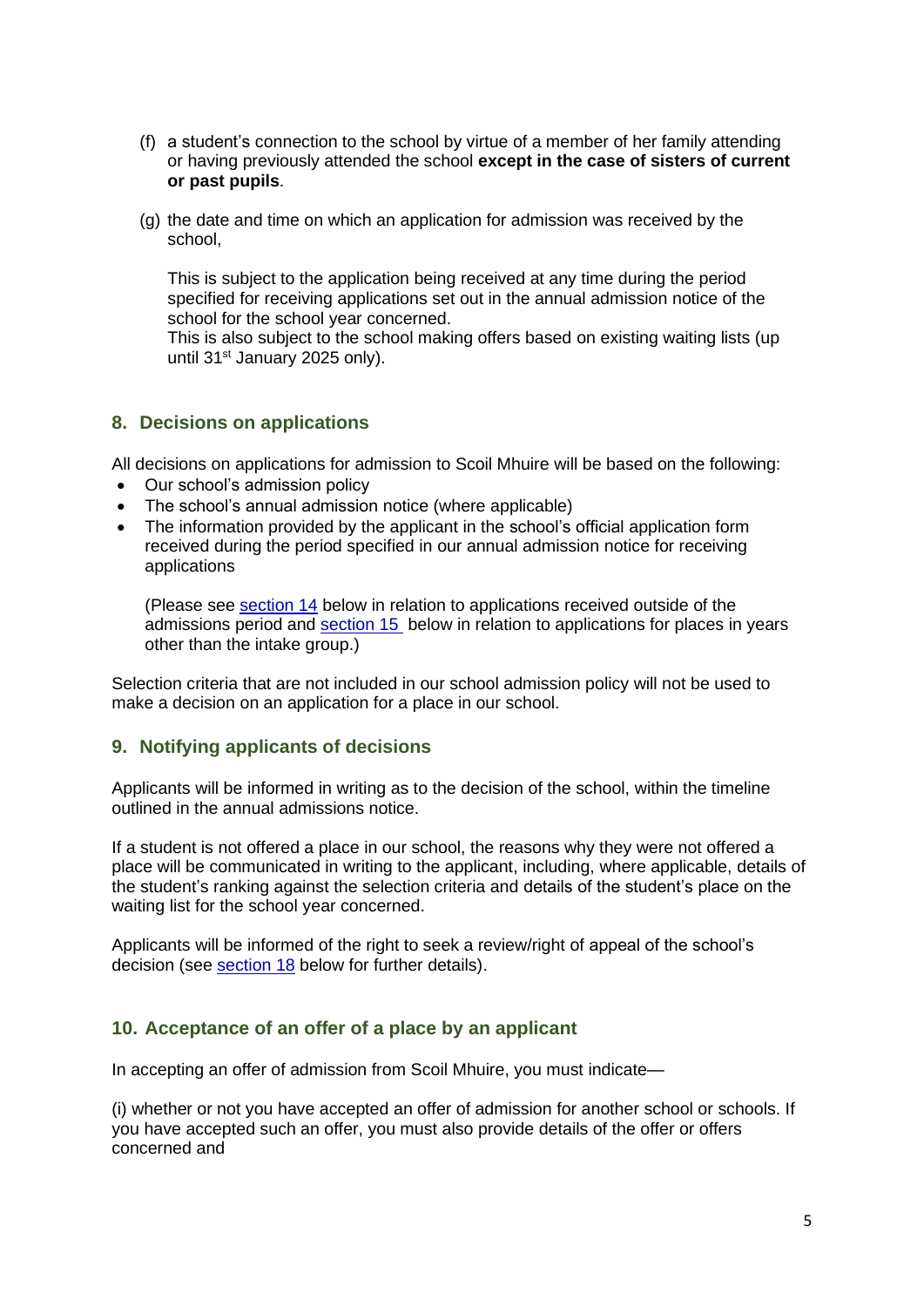(ii) whether or not you have applied for and awaiting confirmation of an offer of admission from another school or schools, and if so, you must provide details of the other school or schools concerned.

## **11.Circumstances in which offers may not be made or may be withdrawn**

An offer of admission may not be made or may be withdrawn by Scoil Mhuire where—

- (i) it is established that information contained in the application is false or misleading.
- (ii) an applicant fails to confirm acceptance of an offer of admission on or before the date set out in the annual admission notice of the school.
- (iii) the parent of a student, when required by the principal in accordance with section 23(4) of the Education (Welfare) Act 2000, fails to confirm in writing that the code of behaviour of the school is acceptable to him or her and that he or she shall make all reasonable efforts to ensure compliance with such code by the student; or
- (iv) an applicant has failed to comply with the requirements of 'acceptance of an offer' as set out in [section 10](#page-4-0) above.

## **12.Sharing of Data with other schools**

Applicants should be aware that section 66(6) of the Education (Admission to Schools) Act 2018 allows for the sharing of certain information between schools in order to facilitate the efficient admission of students.

Section 66(6) allows a school to provide a patron or another board of management with a list of the students in relation to whom—

- (i) an application for admission to the school has been received,
- (ii) an offer of admission to the school has been made, or
- (iii) an offer of admission to the school has been accepted.

The list may include any or all of the following:

- (i) the date on which an application for admission was received by the school;
- (ii) the date on which an offer of admission was made by the school;
- (iii) the date on which an offer of admission was accepted by an applicant;

(iv) a student's personal details including his or her name, address, date of birth and personal public service number (within the meaning of section 262 of the Social Welfare Consolidation Act 2005).

## **13.Waiting list in the event of oversubscription**

In the event of there being more applications to the school year concerned than places available, a waiting list of students whose applications for admission to Scoil Mhuire were unsuccessful due to the school being oversubscribed will be compiled and will remain valid for the school year in which admission is being sought.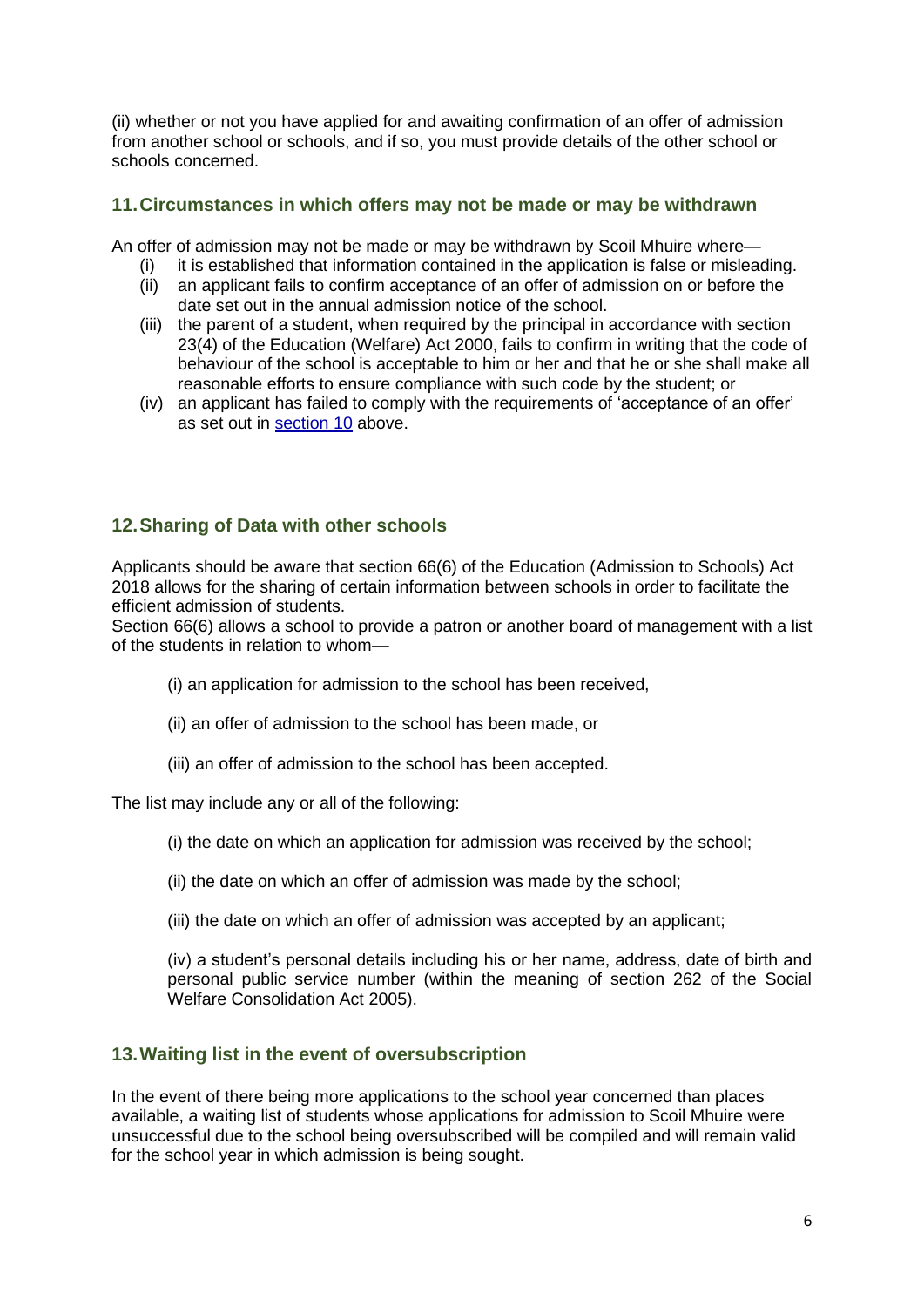Placement on the waiting list of Scoil Mhuire is in the order of priority assigned to the students' applications after the school has applied the selection criteria in accordance with this admission policy.

Applicants whose applications are received after the closing date, outlined in the Annual Admission Notice, will be placed at the end of the waiting list in order of the date of receipt of the application.

Offers of any subsequent places that become available for and during the school year in relation to which admission is being sought will be made to those students on the waiting list, in accordance with the order of priority in relation to which the students have been placed on the list.

## **14.Late Applications**

All applications for admission received after the closing date as outlined in the annual admission notice will be considered and decided upon in accordance with our school's admissions policy, the Education Admissions to School Act 2018 and any regulations made under that Act.

Late applicants will be notified of the decision in respect of their application no later than three weeks after the date on which the school received the application. Late applicants will be offered a place if there is place available. In the event that there is no place available, the name of the applicant will be added to the waiting list as set out in Section 13.

## <span id="page-6-0"></span>**15.Procedures for admission of students to other years and during the school year**

The procedures of the school in relation to the admission of students who are not already admitted to the school to classes or years other than the school's intake group are as follows:

The student will be accepted into the class in question provided the class is the most suitable for the student; each request will be decided on a case by case basis.

The procedures of the school in relation to the admission of students who are not already admitted to the school, after the commencement of the school year in which admission is sought, are as follows:

The student will be accepted into the class in question provided the class is the most suitable for the student; each request will be decided on a case by case basis.

## <span id="page-6-1"></span>**16.Declaration in relation to the non-charging of fees**

The Board of Scoil Mhuire or any persons acting on its behalf will not charge fees for or seek payment or contributions (howsoever described) as a condition of-

- (a) an application for admission of a student to the school, or
- (b) the admission or continued enrolment of a student in the school.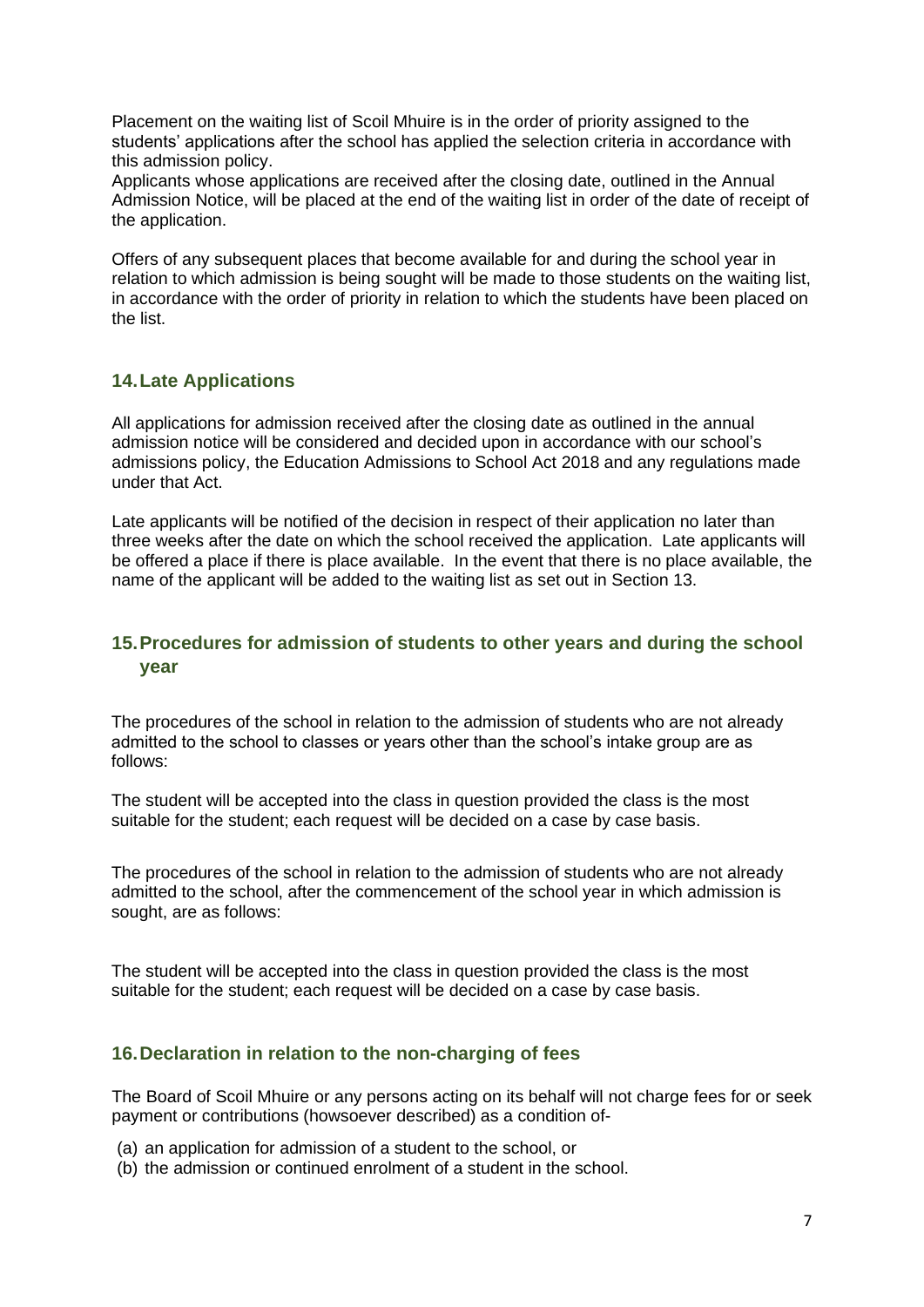## **17. Arrangements regarding students not attending religious instruction**

The following are the school's arrangements for students, where the parents have requested that the student attend the school without attending religious instruction in the school. These arrangements will not result in a reduction in the school day of such students:

A written request should be made to the Principal of the school. A meeting will then be arranged with the parent(s) or the student, as the case may be, to discuss how the request may be accommodated by the school

#### <span id="page-7-0"></span>**18. Reviews/appeals**

#### **Review of decisions by the Board of Management**

The parent of the student, or in the case of a student may request the board to review a decision to refuse admission. Such requests must be made in accordance with Section 29C of the Education Act 1998.

The timeline within which such a review must be requested and the other requirements applicable to such reviews are set out in the procedures determined by the Minister under section 29B of the Education Act 1998 which are published on the website of the Department of Education and Skills.

The board will conduct such reviews in accordance with the requirements of the procedures determined under Section 29B and with section 29C of the Education Act 1998.

**Note:** Where an applicant has been refused admission due to the school being oversubscribed, the applicant **must request a review** of that decision by the board of management prior to making an appeal under section 29 of the Education Act 1998.

Where an applicant has been refused admission due to a reason other than the school being oversubscribed, the applicant **may request a review** of that decision by the board of management prior to making an appeal under section 29 of the Education Act 1998.

#### **Right of appeal**

Under Section 29 of the Education Act 1998, the parent of the student may appeal a decision of this school to refuse admission.

An appeal may be made under Section 29 (1) (c) (i) of the Education Act 1998 where the refusal to admit was due to the school being oversubscribed.

An appeal may be made under Section 29 (1) (c) (ii) of the Education Act 1998 where the refusal to admit was due a reason other than the school being oversubscribed.

Where an applicant has been refused admission due to the school being oversubscribed, the applicant **must request a review** of that decision by the board of management **prior to making an appeal** under section 29 of the Education Act 1998. (see Review of decisions by the Board of Management)

Where an applicant has been refused admission due to a reason other than the school being oversubscribed, the applicant **may request a review** of that decision by the board of